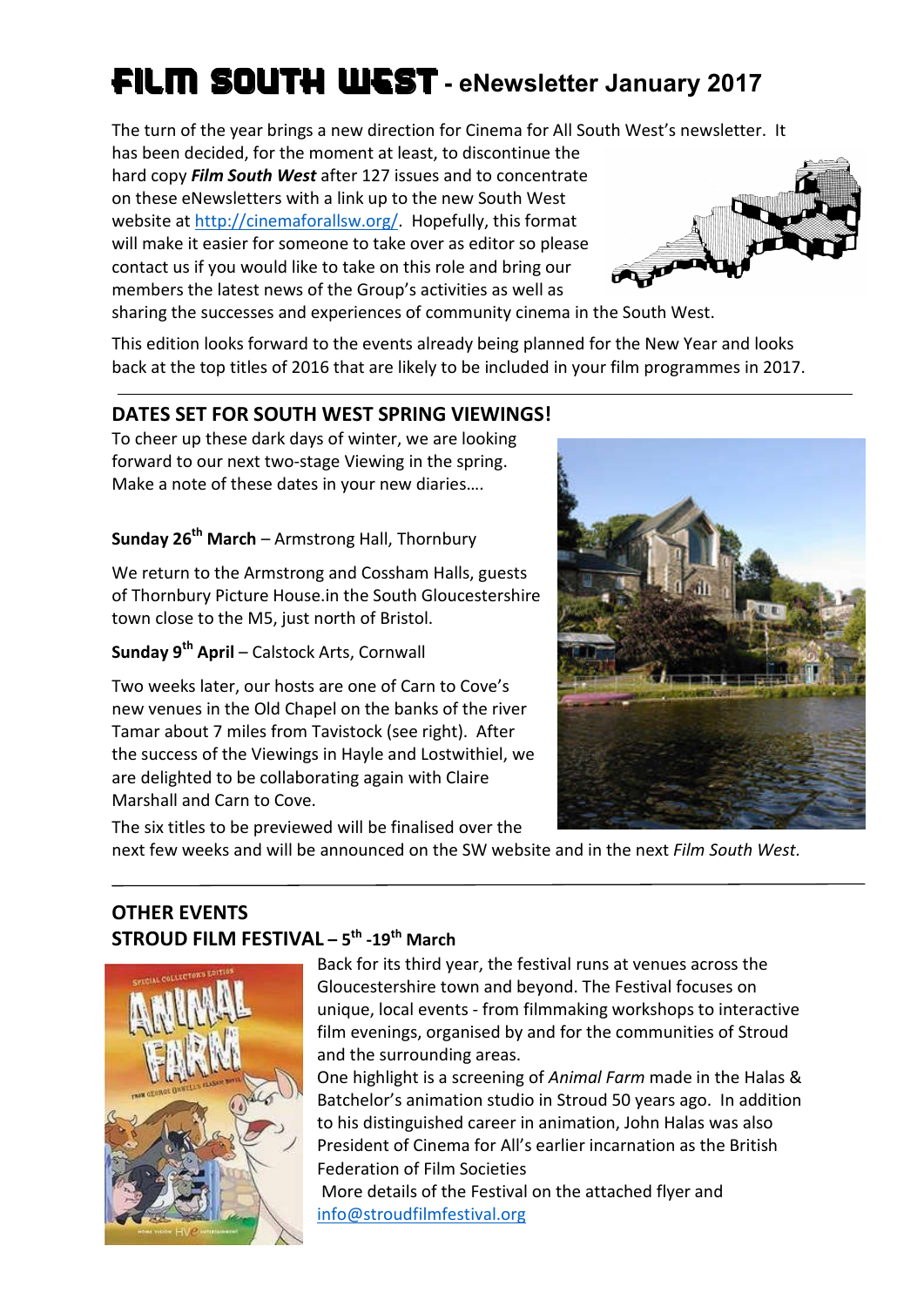## **COMMUNITY CINEMA INFO DAY**

## **Little Theatre, Bath – Thursday 9th February, 1.30pm**

There's still time to sign up for Cinema for All National's Info Day in Bath. Chris Baker from the SW Group will be joining Jaq Chell and the team from the Sheffield office to provide information, advice and encouragement to those already running community screenings, as well as those thinking about setting one up. Details from Cinema for All's website http://cinemaforall.org.uk/?post\_type=events\_type&p=7126 . To register for this FREE event go to the Eventbrite site https://www.eventbrite.com/o/cinema-for-all-2949832289

# **TOP FILMS OF 2016**

Here is *Film South West's* usual round-up of the top film choices made by some of the media critics plus some top fives selected by *Film South West* contributors. As usual, the *Sight & Sound* listing includes many titles from last year's Festivals which are only just being released in the UK but should give you some ideas for later in the year.

## *Mark Kermode (The Observer)*

- Under the Shadow
- Notes on Blindness
- Embrace of the Serpent
- Son of Saul
- Cemetery of Splendour
- $13th$
- Room
- Julieta
- I, Daniel Blake
- Your Name
- A United Kingdom
- Things to Come



## *The Guardian (Various Critics)*

- 1. Anomalisa
- 2. Son of Saul
- 3. Arrival
- 4. A Bigger Splash
- 5. Fire at Sea
- 6. Love and Friendship
- 7. Little Men
- 8. The Revenant
- 9. Weiner
- 10. Sausage Party

## *Telegraph (Various Critics)*

- The Assassin
- American Honey
- Your Name
- Arrival
- The Neon Demon
- The Hateful Eight
- Paterson
- The Witch
- Everbody Wants Some!
- Julieta

## *Sight & Sound (Various Critics)*

- 1. Toni Erdmann
- 2. Moonlight
- 3. Elle
- 4. Certain Women
- 5. American Honey
- 6. I, Daniel Blake
- 7. Manchester by the Sea
- 8. Things to Come (L'Avenir)
- 9. Paterson
- 10. The Death of Louis XIV
- 11. Personal Shopper
- 11= Sieranevada
- 13 Fire at Sea
- 13= Nocturama
- 13= Julieta
- 16 La La Land
- 16= Cameraperson
- 18 Love & Friendship
- 19 Aquarius
- 19= Victoria (Sebastian Schipper)